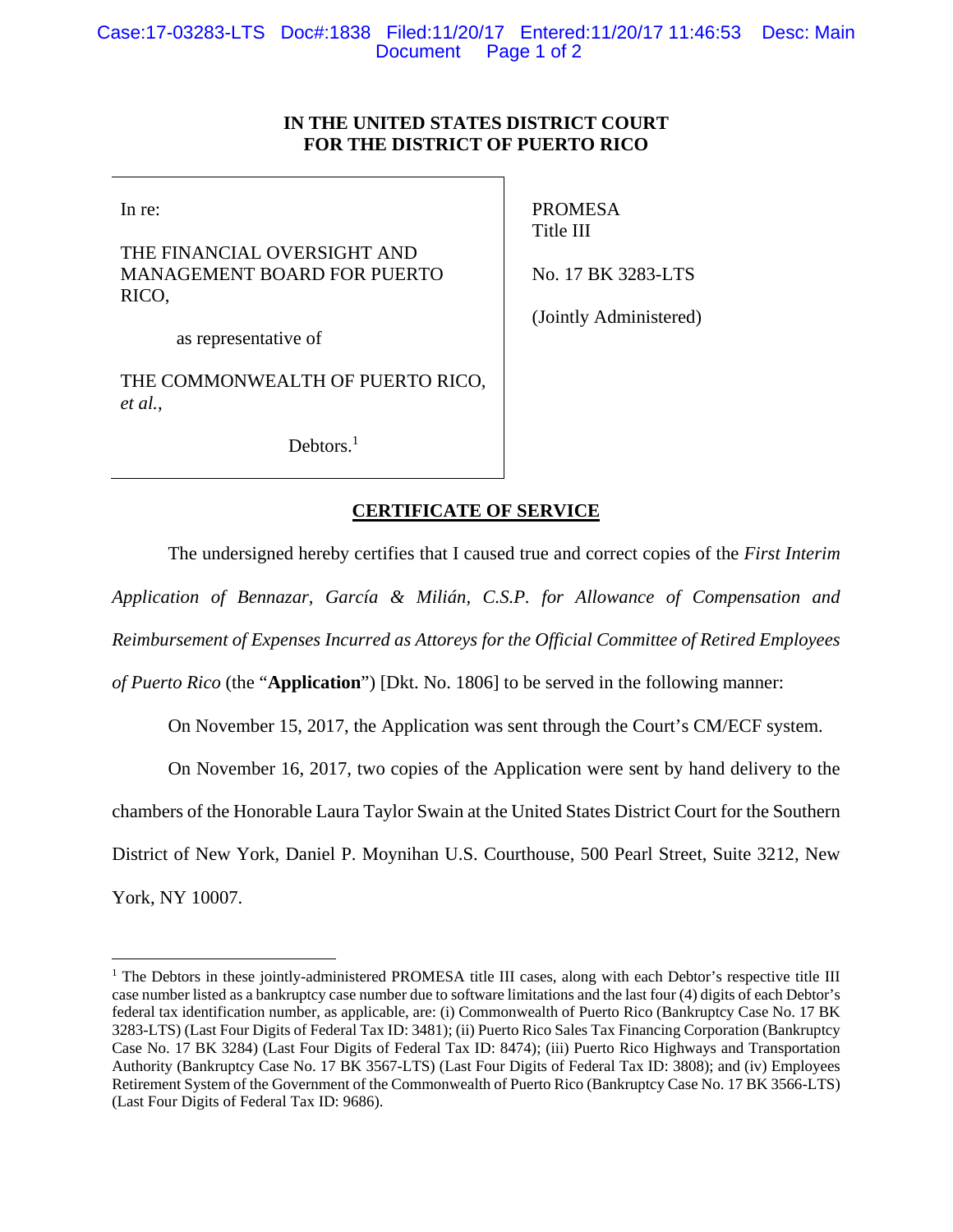#### Case:17-03283-LTS Doc#:1838 Filed:11/20/17 Entered:11/20/17 11:46:53 Desc: Main Document Page 2 of 2

 On November 16, 2017, two copies of the Application were sent by hand delivery to the chambers of the Honorable Judith G. Dein, John Joseph Moakley U.S. Courthouse, 1 Courthouse Way, Suite 2300, Boston, MA 02210.

 On November 16, 2017, two copies of the Application were sent via UPS Overnight Mail to the Office of the United States Trustee for Region 21, Edificio Ochoa, 500 Tanca Street, Suite 301, San Juan, Puerto Rico 00901-1922.

 On November 16, 2017, one copy of the Application was sent via UPS Overnight Mail to each of the parties identified in Exhibit A.

November 20, 2017

JENNER & BLOCK LLP

By:

*/s/ Robert Gordon* 

Robert Gordon (admitted *pro hac vice*) Richard Levin (admitted *pro hac vice*) 919 Third Ave New York, NY 10022-3908 rgordon@jenner.com rlevin@jenner.com 212-891-1600 (telephone) 212-891-1699 (facsimile)

Catherine Steege (admitted *pro hac vice*) Melissa Root (admitted *pro hac vice*) 353 N. Clark Street Chicago, IL 60654 csteege@jenner.com mroot@jenner.com 312-222-9350 (telephone)

Respectfully submitted,

BENNAZAR, GARCÍA & MILIÁN, C.S.P.

By:

*/s/ A.J. Bennazar-Zequeira* 

A.J. Bennazar-Zequeira Edificio Union Plaza PH-A piso 18 Avenida Ponce de León #416 Hato Rey, San Juan Puerto Rico 00918 ajb@bennazar.org 787-754-9191 (telephone) 787-764-3101 (facsimile)

*Counsel for The Official Committee of Retired Employees of Puerto Rico*